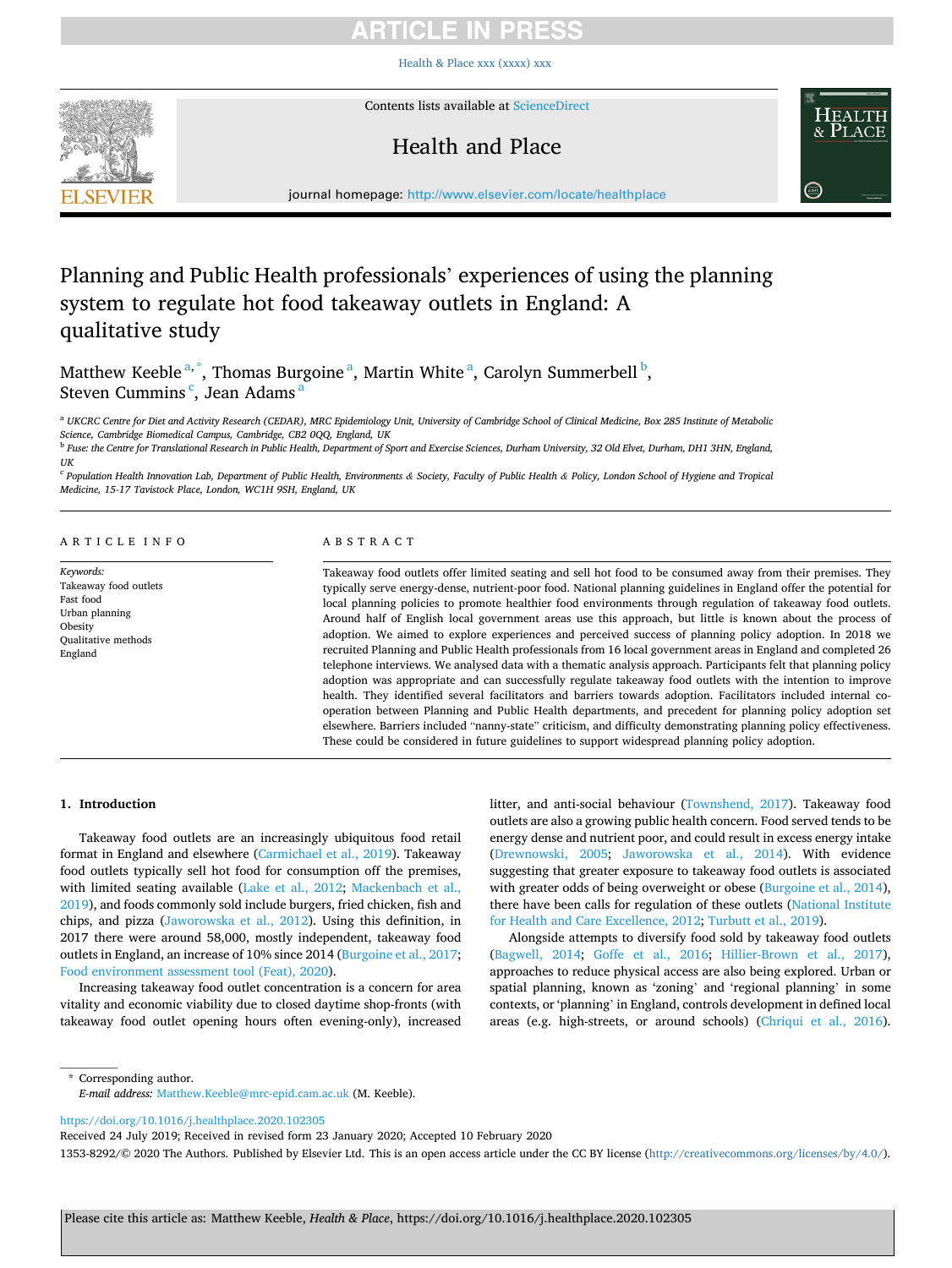#### *M. Keeble et al.*

Definitions of key planning terminology used in England and throughout this article are provided in Table 1.

There have been attempts to regulate new takeaway food outlets through planning. In 2008, for example, Los Angeles' 'zoning' regulations (ordinance no: 180103) aimed to restrict fast-food outlet development in particular areas [\(Chriqui et al., 2016](#page-7-0); [Los Angeles City](#page-8-0)  [Planning, 2008](#page-8-0); [Nixon et al., 2015;](#page-8-0) [Sturm and Hattori, 2015](#page-8-0)). The National Planning Policy Framework in England sets out standards that local government planning policies must comply with, and suggests that planning can help promote healthy food environments [\(Ministry of](#page-8-0)  [Housing Communities and Local Government, 2018\)](#page-8-0).

Takeaway food outlet regulation in England may be facilitated by their segregation from other food outlets in the Use Class Order which describes different types of commercial premises for planning purposes. The Use Class Order defines Class A5 as "Hot Food Takeaways - for the sale of hot food for consumption off the premises" (Town and Country [Planning, 2005](#page-8-0)). Use of the planning system to regulate takeaway food outlets for health was cited in UK government guidance documents as early as 2008 [\(HM Government, 2008](#page-8-0)), and documented in planning practice from around 2009 ([London Borough of Waltham Forest, 2009](#page-8-0)). It is possible that these documents served to catalyse more widespread planning policy adoption. However, health-focused planning policy adoption to regulate takeaway food outlets is not mandatory, and it has been reported that in practice, local government professionals do not always believe it is appropriate to use planning to address health ([Lake et al., 2017\)](#page-8-0).

We previously reported that of 325 local government areas in England with planning powers, 164 (50.5%) adopted planning policies to regulate takeaway food outlets from non-health and health perspectives [\(Keeble et al., 2019b\)](#page-8-0). Approaches to regulation varied, from non-health focused planning policies that often concentrated on takeaway food outlet shop front design or litter management, to health-focused approaches that aimed to stop new takeaway food outlets opening near schools. This work also identified around 70 local government areas who had published draft planning policy documents, which were yet to be adopted. In addition to these, takeaway food outlet regulation through exclusion zones around schools is being considered for the new London Plan, which is in draft as of January 2020 ([The London Plan, 2017](#page-8-0)). If adopted, this will guide the development of core planning documents and policies for all 33 London Boroughs. Together, this information could suggest further similar planning policy

#### **Table 1**

| Terminology related to the planning system in England. |  |  |  |  |  |
|--------------------------------------------------------|--|--|--|--|--|
|--------------------------------------------------------|--|--|--|--|--|

adoption in the future.

In previous work, we also identified objective characteristics of local government areas that were correlated with planning policy adoption, which included the number of existing takeaway food outlets, proportions of children with excess weight, existence of similar planning policies in similar and nearby areas, and political control ([Keeble et al., 2019a\)](#page-8-0). Mechanisms that link these local characteristics to planning policy adoption are currently unclear, and it is yet to be determined if particular approaches are perceived to be more successful than others. There may be other important factors that facilitate or impede the use of planning to regulate takeaway food outlets that are not easily captured by objectively measured local characteristics. In this study we explored experiences and perspectives of local government professionals from local government areas where a planning policy for takeaway food outlet regulation had been adopted.

#### **2. Methods**

We conducted a qualitative study of local Planning and Public Health professionals using semi-structured telephone interviews. Fieldwork was undertaken between October and December 2018.

### *2.1. Methodological approach*

To understand experiences of Planning and Public Health professionals in practice we used qualitative description as our methodological approach. This approach is less interpretative than other qualitative methods, but allows poorly understood research areas (e.g. perspectives of professionals) to be investigated ([Colorafi and Evans,](#page-7-0)  [2016\)](#page-7-0). Researchers remain close to the data, which allows participant experiences in 'everyday terms' to be described, and an understanding of 'real-life' contexts to be developed [\(Bradshaw et al., 2017; Colorafi and](#page-7-0)  [Evans, 2016;](#page-7-0) [Kim et al., 2017](#page-8-0); [Morgan, 2014; Sandelowski, 2010\)](#page-8-0).

### *2.2. Participants and recruitment*

Our previous work identified local government areas in England with planning policies adopted specifically for takeaway food outlet regulation ([Keeble et al., 2019b](#page-8-0)). In that work, 'Planning' and 'Planning Policy' sections of websites were reviewed. Documents that contained planning policies related to takeaway food outlet regulation were

| Term                                  | Definition                                                                                                                                                               |
|---------------------------------------|--------------------------------------------------------------------------------------------------------------------------------------------------------------------------|
| Class A5                              | Within the Use Class Order, Class A5 refers to "Hot Food Takeaways".                                                                                                     |
| Local government area                 | Administrative body responsible for multiple local functions within their defined area.                                                                                  |
| <b>Local Government Association</b>   | Provide support to local government areas to promote improved services.                                                                                                  |
| Local Plan                            | Statutory document outlining the future development of an area through adoption of planning policies.                                                                    |
| Local politicians                     | Councillors that have been democratically appointed to a role within a local government area.                                                                            |
| Material considerations               | A matter taken into consideration when deciding planning application acceptability.                                                                                      |
| National Planning Inspectorate        | Executive agency responsible for providing recommendations, advice and decisions on a range of planning-related issues, including<br>appeal decisions.                   |
| National Planning Policy Framework    | National document that outlines how planning policies in England are expected to be applied.                                                                             |
| Planning                              | Controls development of an area by assessing acceptability of proposed development. Also known as urban planning or spatial planning.                                    |
| Planning policy appeal                | Following planning application refusal, applicants may submit an appeal, where a final decision will be made. This could result in<br>judicial review in some instances. |
| Planning Practice Guidance            | Additional support and advice for planning professionals, designed to supplement the National Planning Policy Framework.                                                 |
| Public consultation period            | Opportunity for members of the public, organisations and businesses to review draft planning policies and submit comments and<br>objections.                             |
| Public Health England                 | Executive agency that aims to protect and improve population health through multiple levers, including evidence review and<br>publication.                               |
| Supplementary Planning Documents      | Documents that add further detail to planning policies outlined in Local Plans. These documents can be material considerations in their<br>own right.                    |
| Takeaway food outlet                  | A food outlet that typically offers limited seating. Food sold is normally intended to be consumed away from the premises.                                               |
| Town and Country Planning Association | Charity that campaigns for the planning system to be responsive to population needs.                                                                                     |
| Trailblazer programme                 | Opportunity for local government areas to innovate and develop local solutions to problems, for example, childhood obesity.                                              |
| Use Class Order                       | Legal classification framework that categorises land and buildings based on their intended primary use.                                                                  |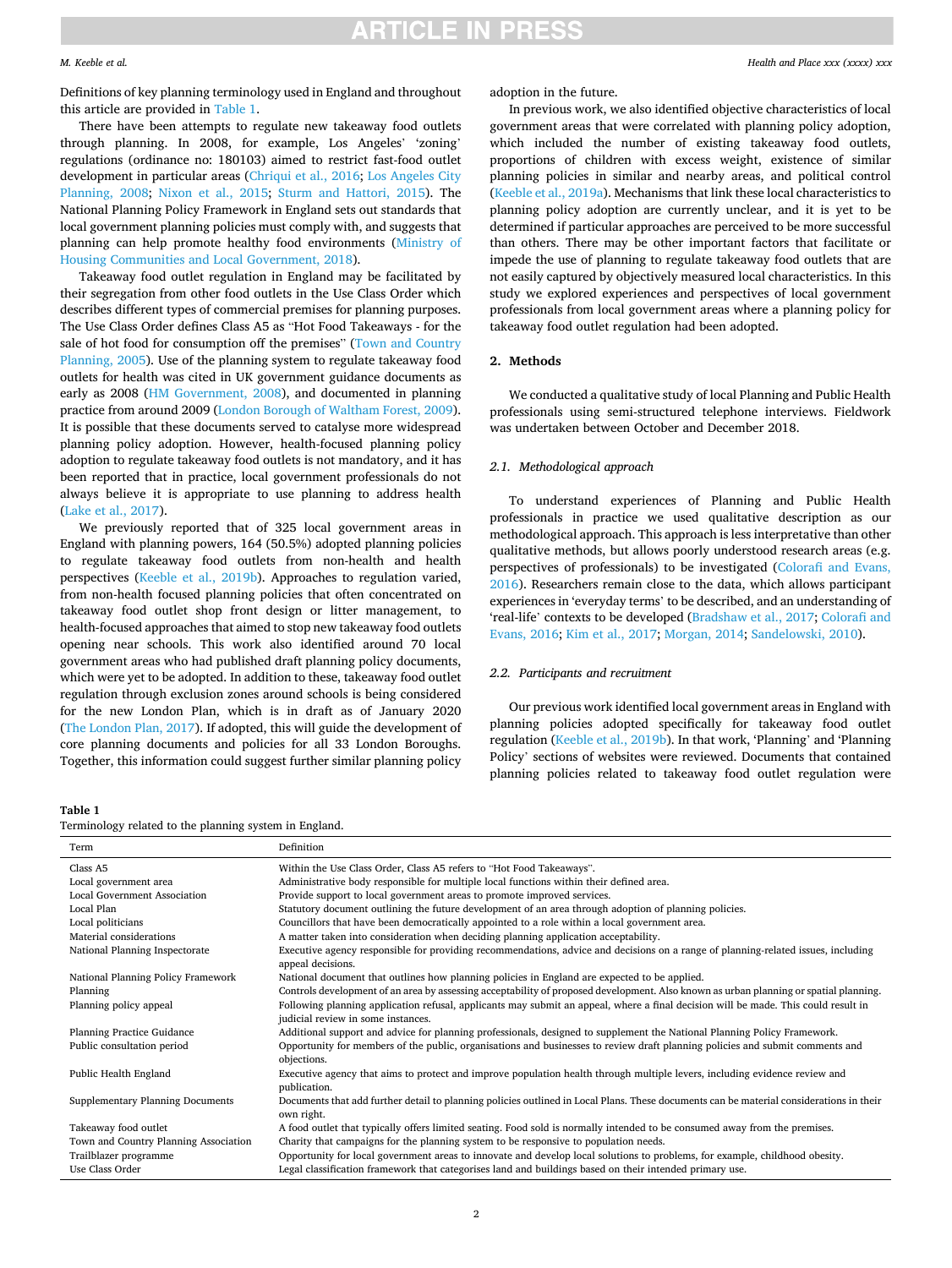#### *M. Keeble et al.*

identified. Planning policies were split into those with and without a health focus and categorised in terms of strategy ('Exclusion Zones'; 'Limit Density'; Minimise Impact & Protect Vicinity'; and 'Other Strategies') and location ('All Areas Within a Local Government Area Boundary'; 'Immediate Vicinity of Existing Hot Food Takeaway Site'; 'Places for Children & Families'; 'Retail Areas'; and 'Residential Areas').

In the current study, a two-stage, purposive sampling strategy was used to identify and recruit participants [\(Palinkas et al., 2015](#page-8-0)). In the first stage, in line with findings from [Keeble et al. \(2019b\)](#page-8-0) the total sampling frame was all local government areas with an adopted planning policy related to takeaway food outlet regulation (n=164). We wanted to recruit local government areas with planning policies that covered each of the strategy and location combinations outlined above, where planning policies had been adopted from either a health or non-health perspective. Therefore, we purposively selected 15 from a total of 164 local government areas.

In the second stage of recruitment, one researcher (MK) contacted Planning Departments of selected local government areas, first by telephone and then email where necessary. Appropriate professionals were identified and were asked if they could assist with our research. They were provided with information about the study, including the study aims and the researchers involved. With permission, contact details were recorded and an electronic participant information sheet and formal invitation to participate were provided. If there was no response to the formal invitation after five business days individuals were contacted for a second time. After another five business days, local government areas, or individual employees, were considered 'nonresponders'. In this case, Public Health Departments in the same local government area were contacted to attempt recruitment using the same approach. If this was unsuccessful, non-responders, and those who declined to participate, were replaced with local government areas with a similar planning policy and contacted in the same manner.

We wanted to recruit one Planning and one Public Health professional from the same local government area, and used a snowball sampling approach to achieve this ([Robinson, 2014](#page-8-0)). During interviews with Planning professionals, MK asked to be introduced to a member of the Public Health Department, and vice versa when a Public Health professional was initially recruited. Participants were recruited based on their knowledge of the adopted planning policy and department of employment, rather than professional role.

### *2.3. Data collection*

We determined that a maximum of 30 interviews would allow recruitment of one Planning and Public Health professional from local government areas with a planning policy across each combination of the strategy and location categories previously described. We planned to stop conducting interviews before reaching this number if no new information was provided by participants, indicative of data saturation ([Braun and Clarke, 2019c](#page-7-0); [Marshall et al., 2013](#page-8-0)).

One researcher (MK), who was involved in our previous work in this area [\(Keeble et al., 2019a,](#page-8-0) [2019b\)](#page-8-0), conducted one-to-one, semi-structured, telephone interviews with participants from October–December 2018. Telephone interviews were held at a time convenient for participants ([Doody and Noonan, 2013](#page-7-0)). Each telephone interview was digitally audio-recorded and participants provided verbal consent before questions began [\(Jacob and Furgerson, 2012](#page-8-0)). Field notes were made to assist with data analysis [\(Marshall et al., 2013](#page-8-0)).

A single interview guide was developed based on previous findings and experience of researchers involved ([Keeble et al., 2019b](#page-8-0)). During telephone interviews participants were asked questions related to: why was a planning policy approach chosen? What factors acted as facilitators and barriers during the planning policy adoption process? And once adopted, how successful was the planning policy perceived to be? Each telephone interview ended with a summary of important points, and participants were asked to confirm this was accurate. Participants had the opportunity to make additional comments and ask questions throughout.

After each telephone interview, MK reflected on topics that had been discussed with participants and considered additional questions for subsequent data collection. Where appropriate, questions were added to the interview guide to allow topics not initially included, but which were considered relevant, to be further explored in the future (see appendix 1 for final interview guide).

# *2.4. Data analysis*

Telephone interview audio recordings were transcribed verbatim, checked for accuracy, and anonymised. They were not reviewed by participants.

MK, JA and TB reviewed 10% of transcripts and agreed on an initial coding framework based on the final interview guide and a codebook approach to thematic analysis ([Braun and Clarke, 2006,](#page-7-0) [2019a](#page-7-0), [b\)](#page-7-0). A 10% sample was seen as manageable and pragmatic ([Barbour, 2001](#page-7-0)). As analysis progressed, and after discussion between MK, JA and TB, the initial coding framework was refined to include new codes, and to form a final coding framework. The final coding framework was applied to all telephone interview transcripts, and themes were generated. Themes aimed to describe and summarise collected data. Final themes were agreed by MK, JA and TB. NVivo version 12 was used to support data analysis [\(QSR International Pty Ltd, 2018](#page-8-0)). Anonymised quotations in Results provide examples of topics discussed for each theme.

The University of Cambridge School of the Humanities and Social Sciences Research Ethics Committee provided ethical approval (Reference: 18/172).

#### **3. Results**

We completed 26 telephone interviews with professionals from 16 different local government areas in England: 15 Planning professionals and 11 Public Health professionals. Interviews typically lasted between 30 and 55 minutes. By the final telephone interview no new information was offered by participants. [Table 2](#page-3-0) describes the characteristics of included local government areas and individuals recruited from them. In addition to those recruited, there were six non-responders and five declined participation invitations, across six local government areas. These were successfully replaced. Insufficient resources and time, and a lack of knowledge about the adopted planning policy were reasons given for non-participation.

Our analysis identified eight themes, which we describe in detail below. These were: 'Planning policy adoption rationale', 'Ability to act', 'Guidance and evidence', 'Importance of precedent', 'Internal stakeholder co-operation', 'Challenge to planning policy', 'Indicators of success', and 'Unintended consequences of success'.

#### *3.1. Planning policy adoption rationale*

Our previous work identified planning policies adopted to regulate takeaway food outlets by local government areas with planning power in England [\(Keeble et al., 2019b\)](#page-8-0). Planning policies of local government areas were not always categorised as health-focused in our previous work, however, there was widespread agreement in the current study that they were predominantly adopted to improve health-related outcomes, with a primary focus on diet and obesity. Secondary school children (aged 11–17 years) were often the target demographic because of a perceived sense of vulnerability among this group to takeaway food outlet exposure.

*"… it's* [the planning policy] *really relative to child obesity rates really, I think that's the key driver, the focus is very much to try and limit the influence on schoolchildren*" LA03 (Planning)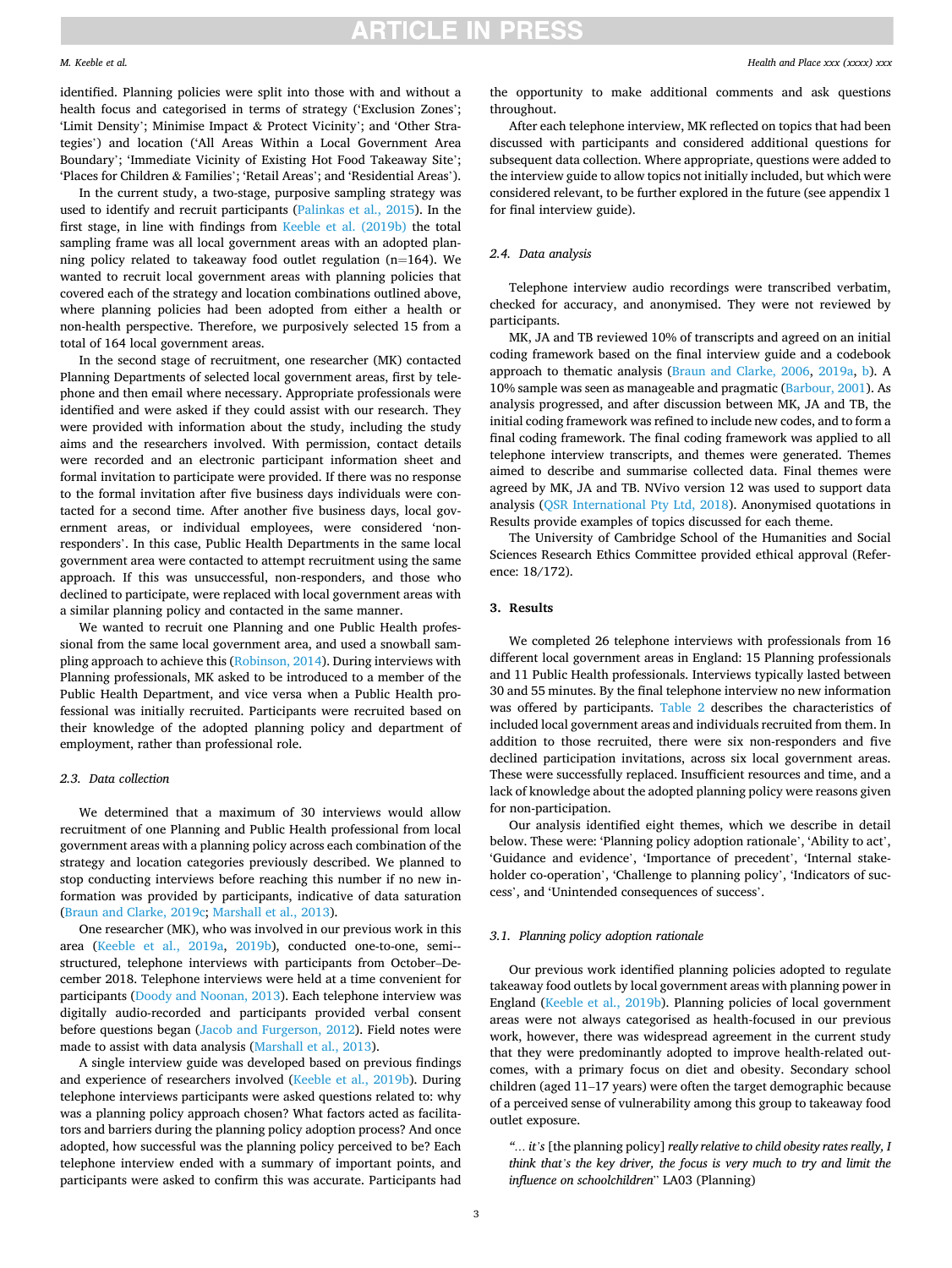### <span id="page-3-0"></span>*M. Keeble et al.*

#### **Table 2**

Characteristics of local government areas (n=16), and professional roles of participants (n=26), interviewed from October–December 2018.

| Study ID    | English region           | Rural/Urban Classification   | Participant professional role                             |  |
|-------------|--------------------------|------------------------------|-----------------------------------------------------------|--|
| LA01        | East of England          | Predominantly Rural          | 1. Health Inequalities Commissioner (Public Health)       |  |
| LA02        | North West               | Urban with Significant Rural | 1. Planning Officer                                       |  |
| LA03        | North West               | Predominantly Urban          | 1. Planning Officer                                       |  |
|             |                          |                              | 2. Public Health Team                                     |  |
| LA04        | East of England          | Predominantly Urban          | 1. Planning Policy Officer                                |  |
| LA05        | West Midlands            | Predominantly Urban          | 1. Senior Health Improvement Practitioner                 |  |
|             |                          |                              | 2. Senior Health Planner                                  |  |
| LA07        | North East               | Predominantly Urban          | 1. Planning Officer                                       |  |
|             |                          |                              | 2. Director of Public Health                              |  |
|             |                          |                              | 3. Public Health Team                                     |  |
| LA09        | North East               | Urban with Significant Rural | 1. Principal Planning Strategy Officer                    |  |
|             |                          |                              | 2. Public Health Consultant                               |  |
| LA10        | North West               | Predominantly Urban          | 1. Principal Planning Policy Officer                      |  |
|             |                          |                              | 2. Technical Director and Chief Executive (Public Health) |  |
| LA12        | North East               | Predominantly Urban          | 1. Planning Policy Officer                                |  |
|             |                          |                              | 2. Public Health Team                                     |  |
| LA14        | West Midlands            | Predominantly Urban          | 1. Senior Planning Policy Development Officer             |  |
| LA15        | London                   | Predominantly Urban          | 1. Head of Planning Policy and Strategy                   |  |
| <b>LA16</b> | East Midlands            | Predominantly Urban          | 1. Interim Planning Policy Manager                        |  |
| LA18        | South East               | Predominantly Urban          | 1. Transport Planning Officer                             |  |
|             |                          |                              | 2. Public Health Consultant                               |  |
| <b>LA19</b> | Yorkshire and The Humber | Predominantly Urban          | 1. Planning Liaison Coordinator                           |  |
|             |                          |                              | 2. Public Health Consultant                               |  |
| LA20        | South East               | Predominantly Urban          | 1. Planning Policy Officer                                |  |
| LA21        | South East               | Predominantly Urban          | 1. Strategic Health Lead                                  |  |
|             |                          |                              | 2. Public Health Consultant                               |  |

Beyond health, planning policies may have been adopted to improve area vitality and viability. There was a strong belief that dominance of takeaway food outlets can adversely affect economic development of an area. Restricting new outlet development was seen as a method to make areas more appealing to individuals looking to establish other types of business and in turn to provide local economic benefit.

"… *I'd also look at the vitality* [...] *issue as well* [...] *not just the health side of things but also the economic impacts of takeaways in town centres*" LA09 (Planning)

#### *3.2. Ability to act*

Takeaway food outlet regulation was considered "*easy*" and takeaway food outlets seen as "*low-hanging fruit*" because of their segregation from other food outlets in the Use Class Order. Referring to children, and diet or obesity was strategic and deliberate. Policies with these foci were considered less likely to be challenged before adoption or when implemented (post-adoption) because of a need to protect children and increasing public awareness of concerns surrounding diet and obesity in children.

"… [planning policy adoption] *could be controversial, but it's less controversial if we're thinking about people that don't have such an active choice, like children. So if we start with that approach, I think we might get further than if we wanted to just prevent A5* [hot food takeaway outlets] *premises from, any new A5 premises* [opening] *across the entire city*" LA18 (Public Health)

Despite the perceived value of classifications and definitions within the Use Class Order for enabling takeaway food outlet regulation, they also caused concern. Restaurants and bakeries provide takeaway services and often similar types of food, but to date have not been included within takeaway food outlet focused planning policies.

*"… at the moment* [in] *the planning system, very much cafes and restaurants are separated out from hot food takeaways and there's a lot of uses within that sort of food, caf*�*e and restaurant category that from Public Health's [department] point of view may not be ideal but at the* 

*moment obviously there's nothing that we could do because in planning terms they're okay*" LA19 (Planning)

Planning professionals felt empowered to regulate takeaway food outlets because of "*tools*" in place. The planning system was considered unique because of the ability to target takeaway food outlets, and expand, rather than limit, choice. There was a perceived obligation to act because planning power had been provided to local government areas and should therefore be used.

*"… planning is one of the few opportunities where it's potentially possible to bring in controls on the growth of hot food takeaways*" LA16 (Planning)

Planning powers could however be misconstrued by those with limited knowledge of the planning system. Planning professionals felt that they were seen to have powers beyond those in place.

*"… well, planning can regulate new hot food takeaways, we can't control what's there already and that's one issue. I think there's an idea in the outside world that planners can do everything, we can stop all this, we can stop that, we can only regulate what we can within the regulations*" LA21 (Planning)

Takeaway food outlet regulation was not always considered a priority. Resource shortages, competing economic priorities, political pressure, and the need for housing provision prevented prioritisation.

*"… unfortunately from my point of view this* [takeaway food outlet regulation] *is a small part of a very big plan with masses of housing sites, employment sites and lots of other policies*" LA16 (Planning)

Planning policy adoption could be a combination of fortuitous timing and strategy. Local Plan documents outlining planning policies for a local government area are reviewed around 10 years after adoption. Whether or not a takeaway food outlet focused planning policy was included in a document may have reflected the timing of scheduled reviews in relation to increasing awareness of using planning in this way. New planning policy adoption in Local Plan documents was not considered immediately feasible if a review was not due for several years.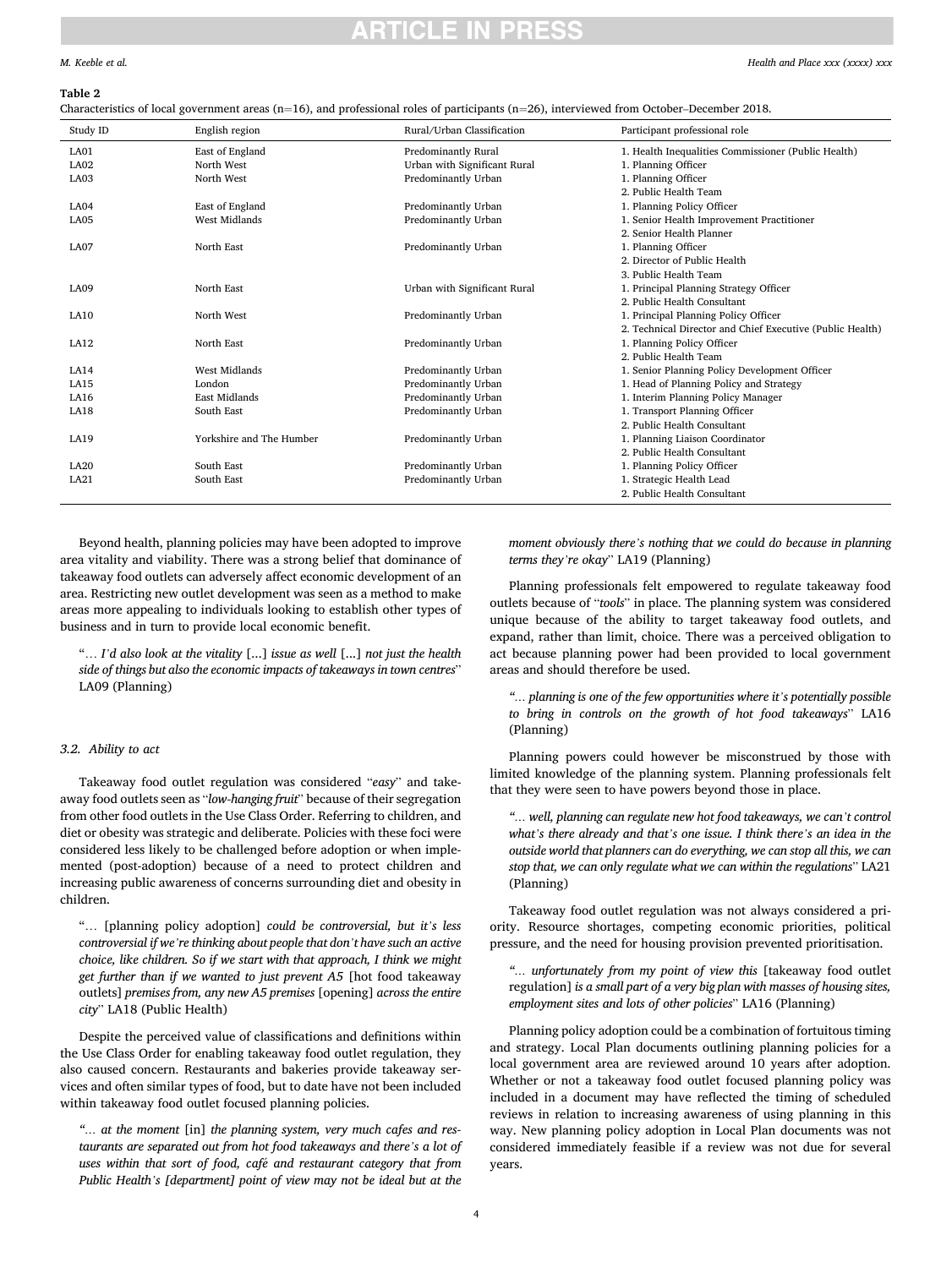#### *M. Keeble et al.*

Supplementary Planning Documents (SPDs) may provide an opportunity for takeaway food outlet regulation when a Local Plan document is not approaching review. Supplementary Planning Documents provide more details about and evidence for, adopted planning policies in Local Plans. They are 'material considerations' when determining planning application acceptability but carry less weight than planning policies adopted in Local Plans. However, national scrutiny prior to adoption of SPDs is not required, which could make them more appealing.

[referring to Supplementary Planning Document adoption] *"… I think it was tactical and pragmatic because it's quicker* [than adoption within a Local Plan] *to do it this way*" LA21 (Planning)

### *3.3. Guidance and evidence*

Participants in this study recognised the role of guidance from national government and other organisations during the planning policy adoption process. The National Planning Policy Framework and guidance from professional organisations such as the Town and Country Planning Association, Local Government Association and Public Health England, were all referred to in a positive light.

"… *it's all the national documents and stuff that have come out from PHE*  [Public Health England] *and the LGA* [Local Government Association] *and also others* [local government areas] *that have done it have been very supportive*" LA05 (Public Health)

Local evidence in the form of data and statistics were also discussed. Evidence needed to be relevant to a local government area and robust to help justify planning policy adoption.

"… *local evidence and the statistics, not just what's happening generally, I think it has to be relevant to your own area*" LA19 (Planning)

Peer-reviewed, scientific evidence was considered to support planning policy adoption. However, when discussing health focused approaches, the ability of this evidence to demonstrate takeaway food outlet impact was questioned.

"… *in many ways they* [takeaway food outlets] *have been associated with obesity and obesogenic environments, I am very aware, however, that the evidence to link these directly to obesity and obesogenic environments is actually fairly limited*" LA04 (Planning)

Whilst the importance of peer-reviewed scientific evidence was understood there was a difference in opinion on how it could be used. Some Planning professionals questioned whether causal relationships could be drawn from correlational evidence. Public Health professionals seemed more open to results of this nature.

"… *so you do end up with them* [Planning professionals] *saying, well if somebody takes me to Court and says there is no direct evidence that directly says that hot food takeaways are what's causing obesity and you're saying that I can't have my hot food takeaway here because it's a risk to increase the obesity of children, it's that sort of risk language that's not precise enough to give them that*" LA05 (Public Health)

### *3.4. Importance of precedent*

Widespread local level planning policy adoption made regulation of takeaway food outlets through planning seem attainable and feasible.

"… *I think sometimes what happens in planning is one* [local government area] *tries something and then it works,* […] *and then it sort of sets a bit of a precedent in the planning system. And then other authorities*  [local government areas] *follow suit. That's the kind of thing that happens*" LA14 (Planning)

Professionals in practice and local politicians were aware of planning policies adopted in other local government areas.

"… *when I was doing my research into our policy I was obviously looking at other authorities* [local government areas] *across the country and I think the other place was, I think it was* [place] *who had a policy and obviously our members were aware of that*" LA19 (Planning)

Local government areas with adopted planning policies felt that a precedent had been set, with continued local level adoption predicted.

"… *there should be more Local Plans coming and really if you're drafting a Local Plan now without a hot food takeaway* [outlet] *policy in it I'd be quite surprised*" LA12 (Planning)

### *3.5. Internal stakeholder co-operation*

Planning and Public Health professionals recognised that crossdepartment collaboration facilitated adoption. Professionals in each department had unique roles. Public Health professionals ensured a health focus was embedded within planning policies and provided supporting local data and evidence. Planning professionals drafted policies that complied with the National Planning Policy Framework. Devolution of responsibility for public health to local government in 2013 was recognised as an important milestone in building this relationship.

*"… I suppose it's with public health having come into the* [local government area name]*, then I think there's the better links now with other departments and people are looking more closely at what they can do to support each other*" LA05 (Public Health)

The need for shared understanding of professions, priorities and goals to help develop applicable and realistic policies was recognised. New roles could link often siloed departments.

"… *I have gotten this new role which is a Senior Health Planner role, and that's funded by public health, and that's working with public health and planning*" LA05 (Planning)

Planning policy adoption was further supported by local politicians. They act as leaders, raise concerns, promote regulatory need, and endorse planning policy adoption.

"… *the fact that our* [elected] *members were concerned about the issue as*  [local politicians] *and also pushed for this policy to come forward was helpful in terms of us putting it forward and at the end of the day they adopt the plan, they are the ones that sign the plan off for submission, so they had to be fully behind and in support of this policy*" LA16 (Planning)

## *3.6. Challenge to planning policy*

Objections to planning policy adoption by national and international fast-food chain representatives could undermine efforts and lead to amended planning policies. This was a recognised concern.

[referring to public consultation before planning policy adoption] "… *we did have some comments through from* [national pizza delivery chain] *for example, and well, consultants working for them, I think*  [international burger chain] *as well and* [international fried chicken chain]*, so they were the big ones really who went through it in detail and they questioned some of the research*" LA10 (Planning)

Local government areas initially determine the acceptability of planning applications. Where permission is refused, applicants may appeal, and a final decision is made by the National Planning Inspectorate. One participant described how a decision to refuse planning permission for a new takeaway food outlet was overturned. This caused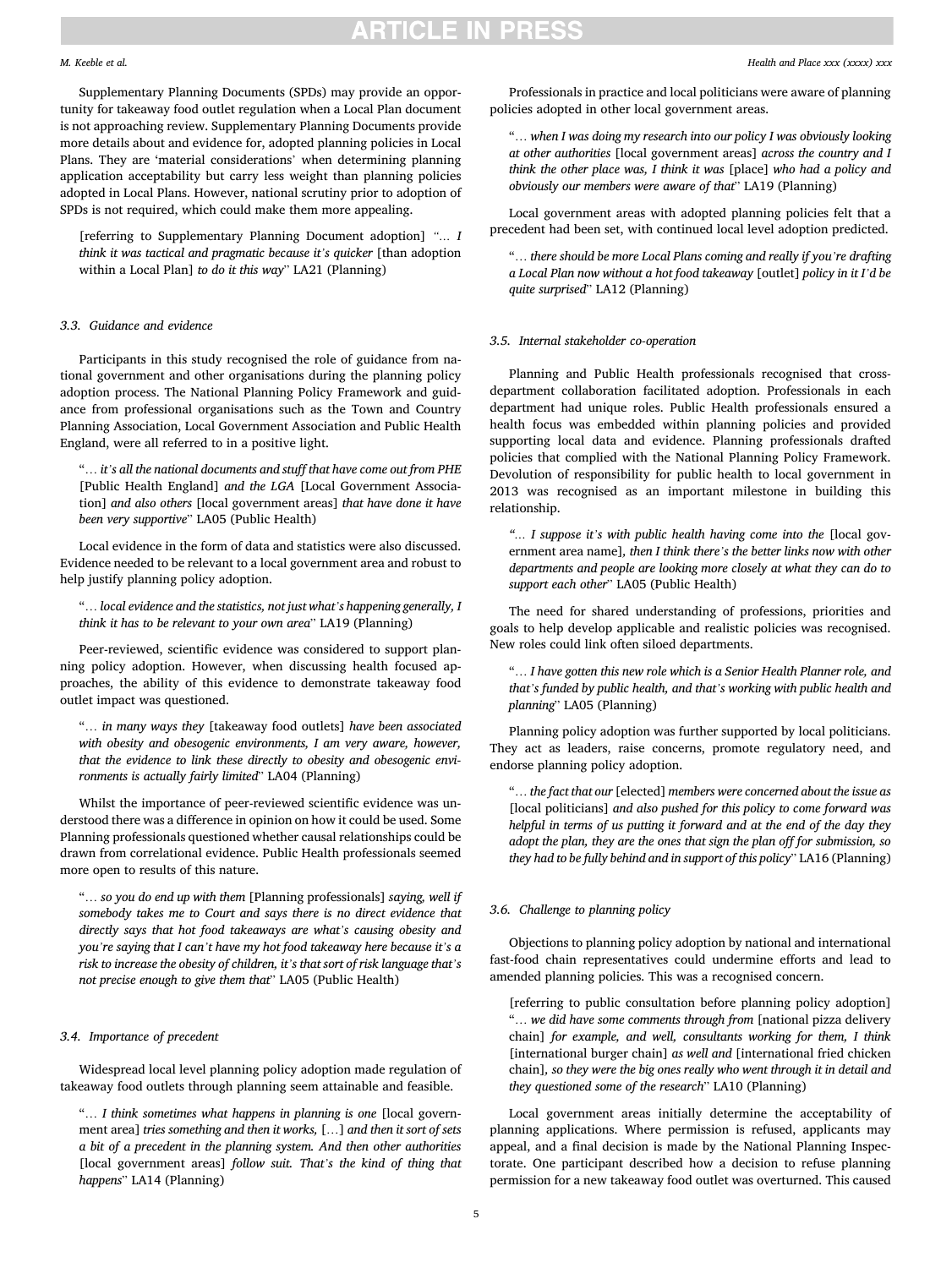### *M. Keeble et al.*

confusion, frustration, and a feeling that national guidance had been contradicted.

"… *a takeaway was opened up they turned down as a* [local government area] *but on appeal* […] *it was overturned, so they actually challenged this you know, we're trying to set policy and implement it locally but then there's opposition challenge to that and the role of national government being able to overturn*" LA19 (Public Health)

There could also be internal challenges. Local politicians sometimes considered planning policy adoption to be a "nanny-state" approach. This perspective, without an appropriate response from professionals in practice, could create a barrier towards adoption.

*"… we've got our, our opposition* [local politician] *here saying that plans to regulate takeaways and other food outlets were tantamount to the nanny-state, and that we shouldn't be tampering in peoples' active choices to make, to choose the food that they want to eat*" LA18 (Public Health)

#### *3.7. Indicators of success*

A range of indicators of success were described. For some, success was represented by a reduced number of pre-planning enquiries and submitted applications, indicating that those who might have opened new takeaway food outlets were no longer attempting to do so. For others, winning appeal decisions after initial planning permission refusal indicated success.

"… *you know, because we've had no planning applications for hot food takeaways granted, as you would expect, since the policy was introduced, and actually we've had a significant reduction in the number of even applications, because people just don't bother*" LA07 (Public Health)

The difficulty of objectively measuring success was acknowledged. Although a reduction in pre-application queries could be indicative of success, data for evaluation and monitoring was not routinely collected.

"… *I think this* [the planning policy] *has been very successful and it is hard to measure because they don't, we don't keep a track of all the queries that don't go anywhere, but from speaking to the planners it does seem like there's a lot put off even putting an application in*" LA10 (Planning)

There was agreement that planning policies prevented new takeaway food outlets from opening, which was ultimately a marker of success.

*"… well I think we've managed to deny applications on at least three occasions so far, in fact I don't think we've lost one yet, so it sounds like we're probably 100% successful, so far*" LA12 (Public Health)

Participants had experience of planning policies that were adopted with diet and obesity in mind. It was recognised that attributing positive changes in diet and obesity outcomes to one planning policy was difficult.

"… *yeah, I think it's quite difficult because like I said I feel, I feel that one of the problems with this is that it isn't going to be one of those things where we can say we changed this, and as a result we've reduced obesity by whatever*" LA21 (Public Health)

#### *3.8. Unintended consequences of success*

There may be unintended consequences associated with planning policy success. Local government area boundaries are important for administrative functions but were recognised as irrelevant to prospective takeaway food outlet owners. Concerns were raised about "*moving the problem*". Planning permission refusal in one local government area could displace applications to nearby localities. If opened, outlets could *Health and Place xxx (xxxx) xxx*

still be accessed by residents of areas with a policy, either in person, or through home delivery services, potentially undermining planning policy adoption.

"… [local government area] *boundaries don't really matter a right lot really to a business owner, it's like oh well that's* [place]*, oh that's*  [place], if you then found out that it had an objection [planning policy] *and you couldn't go for change of use* [to a takeaway food outlet] *then you obviously would look for somewhere else*" LA10 (Public Health)

#### **4. Discussion**

#### *4.1. Summary of findings*

This is the first study to engage with local government professionals to understand their experiences and perspectives of adopting planning policies to regulate takeaway food outlets. We found that planning policies were often adopted with the aim of improving diet and obesity, especially in children. To some extent, necessary regulatory tools were perceived to be in place, which facilitated planning policy adoption, alongside local evidence of planning policy need and internal stakeholder co-operation. National guidance and approaches adopted elsewhere also facilitated planning policy adoption. External challenges to proposed planning policies, perceived weaknesses in peer-reviewed scientific evidence, and conflicting political and economic priorities were barriers to planning policy adoption. Indicators of success varied by local government area, with measurement recognised as a challenge. Although planning policies were considered fit for purpose, there was concern they could yield unintended consequences.

### *4.2. Comparison to previous research*

Planning and Public Health professionals in this study felt that planning policies could help address proliferation of new takeaway food outlets to improve health. In contrast, previous research reported that addressing health through the planning system was not always considered appropriate, or part of a planning professionals role ([Lake et al.,](#page-8-0)  [2017\)](#page-8-0). This previous data was collected in 2013-14. The National Planning Policy Framework, which outlines the use of planning powers specifically for health improvement, was formally introduced in 2012 ([Ministry of Housing Communities and Local Government, 2018\)](#page-8-0). In previous work there may not have been time for guidelines to become embedded in practice, and for new health-focused norms within the Planning profession to be established. Our findings indicated that this is no longer the case.

In the current study, local politicians were seen to have an important role in planning policy adoption. They raised concern about takeaway food outlets and provided impetus for Planning professionals to explore regulation. The role of political leadership has been recognised in other contexts. In Australia for example, during interviews with Planning professionals and policymakers, politics was seen as important to help provide impetus and support for policy adoption when aiming to use planning to create healthier food environments ([Murphy et al., 2018](#page-8-0)). Like in the current study, the role of competing priorities was acknowledged. From a non-health perspective, takeaway food outlets provide economic benefit to local areas, including employment opportunities and business rate income. This likely explains the need for balancing health-protection against non-health related benefits, and the difficulty in prioritising takeaway food outlet regulation over other competing needs.

## *4.3. Interpretation and implications*

Planning and Public Health professionals in this study referred to the National Planning Policy Framework [\(Ministry of Housing Communities](#page-8-0)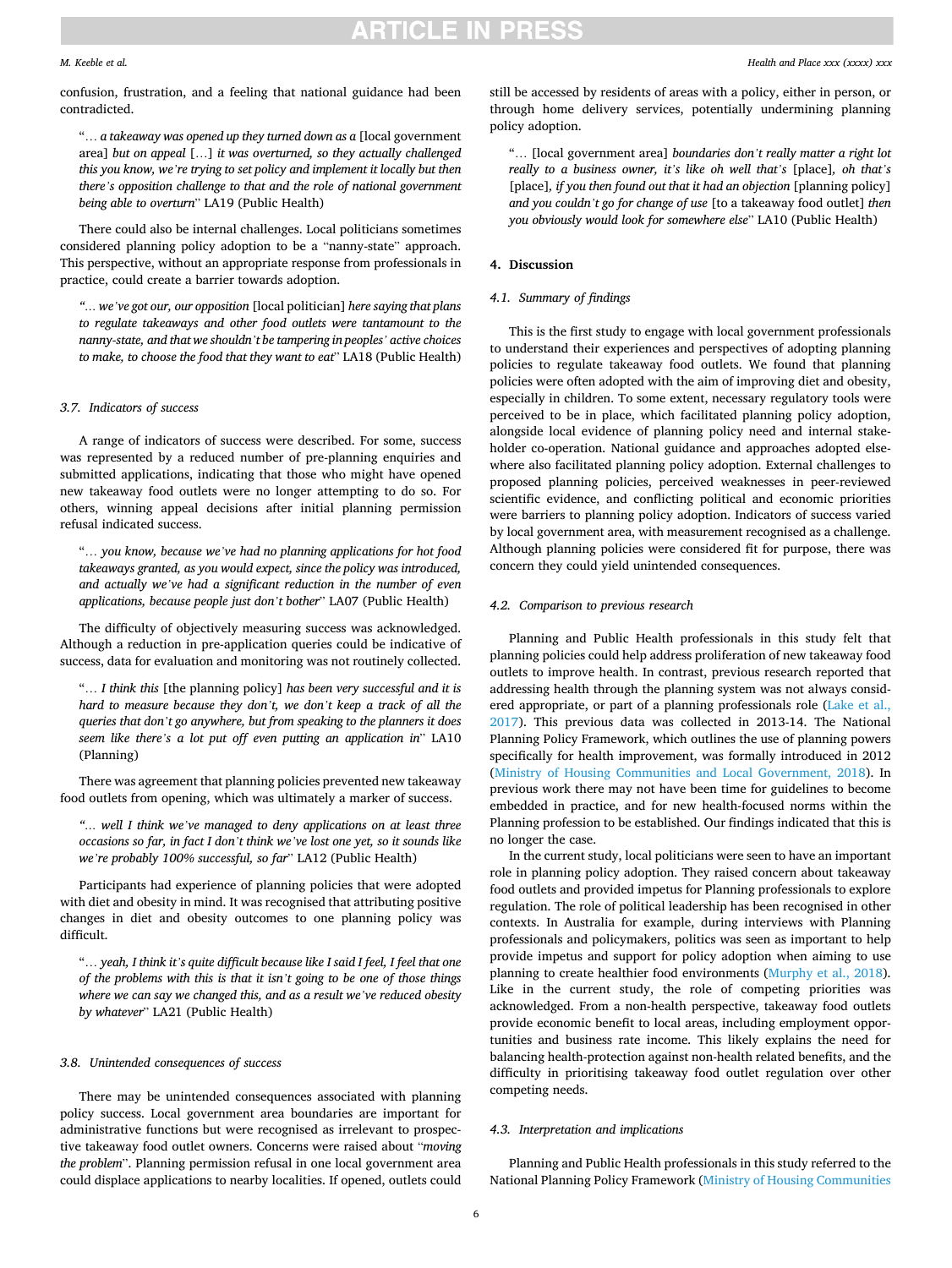#### *M. Keeble et al.*

[and Local Government, 2018\)](#page-8-0), and additional guidance intended for use by Planning professionals ([Local Government Association, 2016](#page-8-0); [London](#page-8-0)  [Healthy Urban Development Unit, 2013\)](#page-8-0). These examples of national support facilitated planning policy adoption due to explicit reference to healthy food environments and takeaway food outlet regulation. Furthermore, several documents for Public Health professionals have been published that encourage takeaway food outlet regulation through use of the planning system [\(Greater London Authority, 2012;](#page-8-0) [Local](#page-8-0)  [Government Association, 2016;](#page-8-0) [London Healthy Urban Development](#page-8-0)  [Unit, 2013, 2017;](#page-8-0) [Ministry of Housing Communities and Local Gov](#page-8-0)[ernment, 2017](#page-8-0); [Public Health England, 2020](#page-8-0)). For this to be achieved Planning and Public Health departments must work in collaboration. Whilst, Planning and Public Health departments within England have been traditionally siloed, national publications and the decentralisation of Public Health responsibility from national to local government in 2013 may have provided the opportunity for collaborative working.

A further reason why food outlet regulation via planning may now be seen as mainstream in England, is that tools required are perceived to be in place. For example, the Use Class Order segregates takeaway food outlets from other food outlets. However, classification of food outlets in the Use Class Order also caused concern [\(Town and Country Planning,](#page-8-0)  [2005\)](#page-8-0). Cafes and bakeries, for example, were recognised as selling unhealthy food but could not be regulated in the same way as takeaway food outlets, because they do not occupy a standalone Use Class. Furthermore, chain fast-food outlets are often classified as restaurants rather than takeaway food outlets, because they tend to provide substantial seating. The apparent inconsistency in the classification of independent takeaways vs chain fast-food outlets was considered frustrating. Aspects of the Use Class Order were amended in 2019 ([Town](#page-8-0)  [and Country Planning, 2019\)](#page-8-0). Further amendments may be required to allow more flexible approaches to regulation of a wider range of food outlets.

Despite takeaway food outlet focused planning policies not applying to most chain fast-food outlets, the interference of national and international fast-food corporations in the planning process was recognised as challenging for local government areas. Local areas may need more support from national government to respond to well-funded legal challenges by these companies.

Elsewhere, there were local challenges, particularly the view amongst local politicians that takeaway food outlet regulation was an example of the "nanny-state". It may benefit local government areas considering adoption of this approach to be aware of possible "nannystate" criticisms, and to have developed robust rebuttals to overcome this potential challenge. The frequent framing of planning policy in terms of obesity and the protection of children was considered strategic by participants in the current study. In this way, planning policies could be framed as protecting vulnerable children from the influence of the local food environment and enhancing their opportunities to live healthy lives, rather than constraining fundamental freedoms of the local population [\(Carter et al., 2015\)](#page-7-0). The need for careful political framing to overcome policy opposition has been recognised elsewhere ([Willmott et al., 2015\)](#page-8-0). Childhood obesity 'trailblazer programmes' in England, some of which include a focus on takeaway food outlets, are an example of a national programme that could support local action and help shift perspectives of local politicians ([Local Government Associa](#page-8-0)[tion, 2019](#page-8-0)). More programmes of this nature may help to further establish planning policy precedent, promote normalisation of takeaway food outlet regulation and help shift opposing perspectives.

The importance of precedent was recognised by Planning and Public Health professionals. National organisations have made efforts to publicise local case studies of planning policies adopted for takeaway food outlet regulation ([Local Government Association, 2016; London Healthy](#page-8-0)  [Urban Development Unit, 2013, 2017](#page-8-0)). These tend to focus on a small number of well-known case studies, although we found more than 150 local government areas with relevant planning policies ([Keeble et al.,](#page-8-0)  [2019b\)](#page-8-0). Greater dissemination of a wider range of case studies may help support further planning policy adoption in more diverse local government areas.

Measurement of intervention success was viewed as difficult and formal evaluation was rarely, if ever, reported. Despite this, there was often a feeling that adopted planning policies were successful. In many cases, adoption was seen as a success in itself. In other cases, participants reported fewer takeaway food outlets opening or planning enquiries being made. This focus on markers of a successful process, rather than successful impacts on diet and obesity outcomes may reflect participant's recognition that such policies were unlikely to have a substantial effect on local health indicators alone [\(Finegood et al., 2010;](#page-7-0) [Rutter,](#page-8-0)  [2012\)](#page-8-0). However, anecdotal evidence of a successful process has previously been reported as persuasive in local government contexts [\(van der](#page-8-0)  [Graaf et al., 2017\)](#page-8-0), especially in combination with other forms of local data ([de Vocht and Oliver, 2015\)](#page-7-0). Further attempts could be made to formally document the success of the process of planning policy adoption and implementation and to disseminate these more widely.

Whilst there have been attempts to quantify the impact of adopted planning policies on obesity in the United States ([Sturm and Cohen,](#page-8-0)  [2009\)](#page-8-0), we are not aware of formal evaluations elsewhere, including in England. This could be a focus of future research. Providing evidence of the health impacts of planning policies may help address the finding that much existing peer-reviewed evidence on the association between takeaway food outlet exposure and health outcomes is correlational and considered weak within the planning context. Planning professionals are likely to have to respond to formal appeals when they are raised by applicants who have been denied planning permission. In some instances, this could result in judicial review, which would require local government area representation in-person, to defend the use of evidence. This is less likely to be the responsibility or concern of Public Health professionals, which may explain differences in perspectives and caution regarding the strength of current evidence. With that said, relying on the best available peer-reviewed evidence in combination with local data appears to be a successful strategy. Our previous work ([Keeble et al., 2019a](#page-8-0)), offers potential indicators of planning policy need, including local childhood obesity prevalence, for example. Moreover, collaboration between academics and professionals throughout the research process could help development of knowledge to be used in practice [\(Metz et al., 2019\)](#page-8-0).

Whilst planning policies were considered successful, there was an acute awareness that they could have unintended consequences of displacing takeaway food outlets to other locations. Given the rise of online takeaway food ordering and delivery platforms [\(The NPD Group, 2018](#page-8-0)), local government area boundaries may become increasingly irrelevant for takeaway food purchasing and consumption. Promotion of joined-up policy action across, and collaborative working with, nearby local government areas could help mitigate these risks. Alternatively, entirely new approaches may be required to regulate these spaces.

#### *4.4. Methodological considerations*

All planning policies in England must comply with the National Planning Policy Framework. Overarching facilitators and barriers identified here could be transferable to other local government areas not included, particularly those that have adopted a planning policy for takeaway food outlet regulation ([Smith, 2018\)](#page-8-0). However, as we only included those with an adopted planning policy for takeaway food outlet regulation, it is unclear if findings are transferable to other local government areas that have not used this approach. This could be investigated in future work.

## **5. Conclusions**

Planning and Public Health professionals from local government areas in England felt that planning policies can successfully regulate takeaway food outlets with the intention of improving health. Local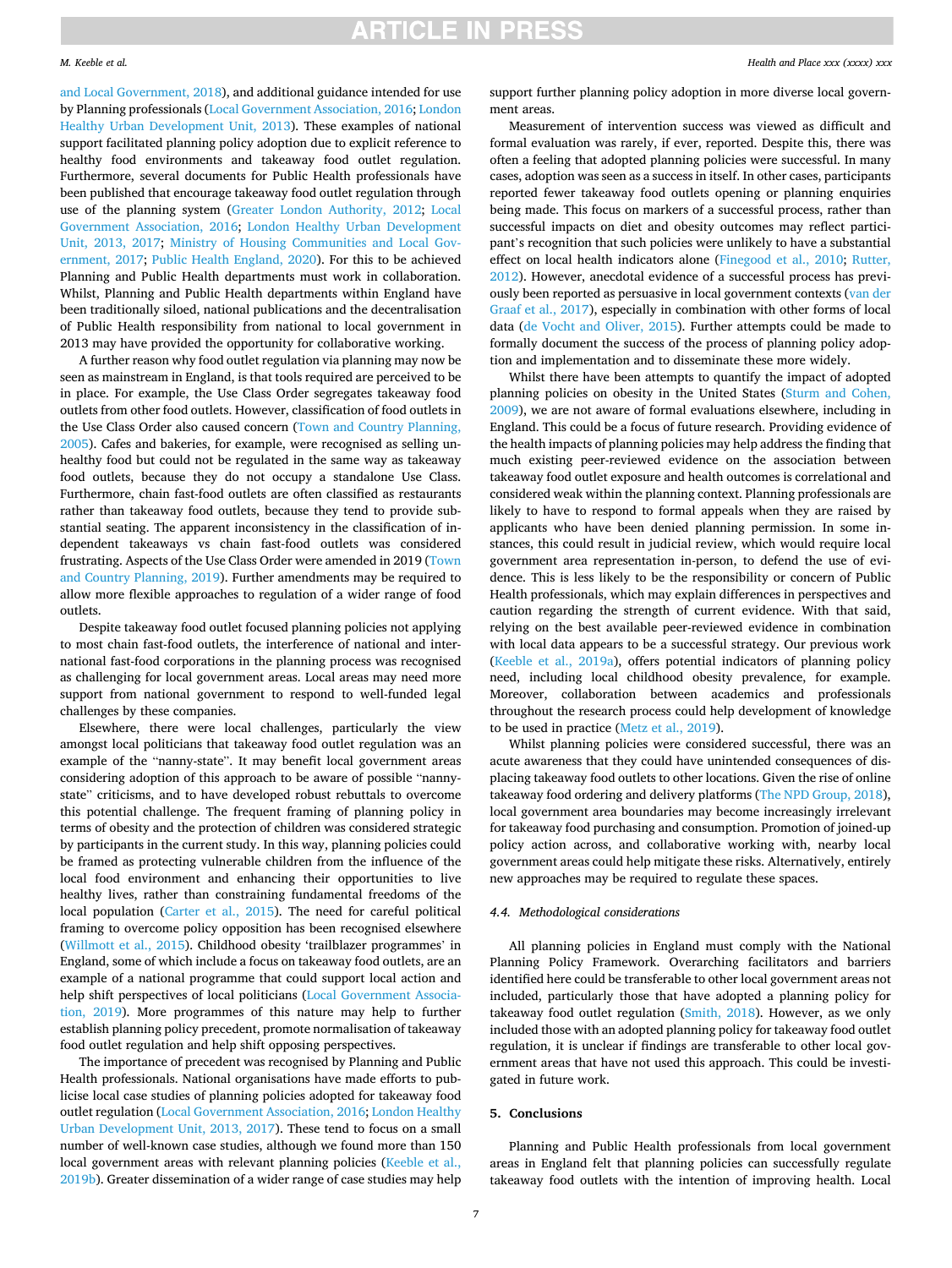#### <span id="page-7-0"></span>*M. Keeble et al.*

government areas have the tools necessary for regulation, national guidance supports this approach and increasing adoption in other areas helps set precedent. However, overcoming limitations in current national regulations could allow greater flexibility. Despite a widespread perception of the success of these policies, this was poorly defined and rarely, if ever, objectively measured. Potential unintended consequences were recognised. Barriers and facilitators identified here should be considered in guidelines published for professionals in practice. This may promote greater adoption of planning policies to regulate takeaway food outlets throughout England, in line with the National Planning Policy Framework.

# **Funding and Acknowledgements**

The NIHR School for Public Health Research is a partnership between the Universities of Sheffield; Bristol; Cambridge; Imperial; and University College London; The London School for Hygiene and Tropical Medicine (LSHTM); LiLaC – a collaboration between the Universities of Liverpool and Lancaster; and Fuse - The Centre for Translational Research in Public Health, a collaboration between Newcastle, Durham, Northumbria, Sunderland and Teesside Universities.

This study/project is funded by/ supported by the National Institute for Health Research (NIHR) School for Public Health Research (SPHR) (Grant Reference Number PD-SPH-2015). The views expressed are those of the author(s) and not necessarily those of the NIHR or the Department of Health and Social Care.

JA, MW and TB are funded by the Centre for Diet and Activity Research (CEDAR), a UK Clinical Research Collaboration (UKCRC) Public Health Research Centre of Excellence. Funding from the British Heart Foundation, Cancer Research UK, Economic and Social Research Council, Medical Research Council, the National Institute for Health Research [grant number ES/G007462/1], and the Wellcome Trust [grant number 087636/Z/08/Z], under the auspices of the UK Clinical Research Collaboration, is gratefully acknowledged.

#### **Appendix A. Supplementary data**

Supplementary data to this article can be found online at<https://doi.org/10.1016/j.healthplace.2020.102305>.

# **Appendix 1. Final interview guide**

| Tell me about your current position - what do you do?                                                                           |
|---------------------------------------------------------------------------------------------------------------------------------|
| Do you think hot food takeaways are a problem? If so, what do you think the problems with them are?                             |
| Why do you think using planning powers to influence and regulate hot food takeaways has received so much attention<br>recently? |
| Why is there more of a focus on regulating hot food takeaways now than in the past?                                             |
| What can Planning Departments, or policies, achieve that others can't?                                                          |
| Tell me about how the planning policy came about - what was the process that led to adoption?                                   |
| Why was this approach adopted?                                                                                                  |
| What were the main considerations when the planning policy was being developed?                                                 |
| What is the main aim of the policy?                                                                                             |
| What problems were encountered when the planning policy was being adopted or implemented?                                       |
| What strategies were used to overcome them?                                                                                     |
| What kind of things particularly helped when the planning policy was being adopted or implemented?                              |
| What advice would you give to others thinking about adopting a planning policy to regulate hot food takeaways?                  |
| If you had to start again, what would you do the same, and/or differently?                                                      |
| How successful do you think your planning policy has been for regulating hot food takeaways?                                    |
| What does success look like?                                                                                                    |
| How is success being measured?                                                                                                  |
| How could planning policies for hot food takeaway regulation be more successful in the future?                                  |
| Interview summary and colleague recruitment                                                                                     |

#### **References**

- [Bagwell, S., 2014. Healthier catering initiatives in London, UK: an effective tool for](http://refhub.elsevier.com/S1353-8292(19)30783-X/sref1) [encouraging healthier consumption behaviour? Crit. Publ. Health 24, 35](http://refhub.elsevier.com/S1353-8292(19)30783-X/sref1)–46.
- [Barbour, R.S., 2001. Checklists for improving rigour in qualitative research: a case of the](http://refhub.elsevier.com/S1353-8292(19)30783-X/sref2)  [tail wagging the dog? BMJ 322, 1115](http://refhub.elsevier.com/S1353-8292(19)30783-X/sref2)–1117.
- [Bradshaw, C., Atkinson, S., Doody, O., 2017. Employing a qualitative description](http://refhub.elsevier.com/S1353-8292(19)30783-X/sref3) [approach in health care research. Global Qual. Nurs. Res. 4, 1](http://refhub.elsevier.com/S1353-8292(19)30783-X/sref3)–8.
- [Braun, V., Clarke, V., 2006. Using thematic analysis in psychology. Qual. Res. Psychol. 3,](http://refhub.elsevier.com/S1353-8292(19)30783-X/sref4)  77–[101.](http://refhub.elsevier.com/S1353-8292(19)30783-X/sref4)
- Braun, V., Clarke, V., 2019a. Answers to frequently asked questions about thematic analysis [online]. Accessed on: 21.01.2020. Available at: [https://cdn.auckland.ac.](https://cdn.auckland.ac.nz/assets/psych/about/our-research/documents/Answers%20to%20frequently%20asked%20questions%20about%20thematic%20analysis%20April%202019.pdf)  [nz/assets/psych/about/our-research/documents/Answers%20to%20frequently%](https://cdn.auckland.ac.nz/assets/psych/about/our-research/documents/Answers%20to%20frequently%20asked%20questions%20about%20thematic%20analysis%20April%202019.pdf) [20asked%20questions%20about%20thematic%20analysis%20April%202019.pdf.](https://cdn.auckland.ac.nz/assets/psych/about/our-research/documents/Answers%20to%20frequently%20asked%20questions%20about%20thematic%20analysis%20April%202019.pdf)
- [Braun, V., Clarke, V., 2019b. Reflecting on reflexive thematic analysis. Qual. Res. Sport](http://refhub.elsevier.com/S1353-8292(19)30783-X/sref6)  [Exerc. Health 11, 589](http://refhub.elsevier.com/S1353-8292(19)30783-X/sref6)–597. [Braun, V., Clarke, V., 2019c. To saturate or not to saturate? Questioning data saturation](http://refhub.elsevier.com/S1353-8292(19)30783-X/sref7)
- [as a useful concept for thematic analysis and sample-size rationales. Qual. Res. Sport](http://refhub.elsevier.com/S1353-8292(19)30783-X/sref7)  Exerc. Health 1–[16. Epub ahead of print.](http://refhub.elsevier.com/S1353-8292(19)30783-X/sref7)
- [Burgoine, T., Forouhi, N.G., Griffin, S.J., Wareham, N.J., Monsivais, P., 2014.](http://refhub.elsevier.com/S1353-8292(19)30783-X/sref8) [Associations between exposure to takeaway food outlets, takeaway food](http://refhub.elsevier.com/S1353-8292(19)30783-X/sref8) [consumption, and body weight in Cambridgeshire, UK: population based, cross](http://refhub.elsevier.com/S1353-8292(19)30783-X/sref8) [sectional study. BMJ 348, 1](http://refhub.elsevier.com/S1353-8292(19)30783-X/sref8)–10.
- [Burgoine, T., Mackenbach, D.J., Lakerveld, J., Forouhi, G.N., Griffin, J.S., Brage, S.,](http://refhub.elsevier.com/S1353-8292(19)30783-X/sref9)  [Wareham, J.N., Monsivais, P., 2017. Interplay of socioeconomic status and](http://refhub.elsevier.com/S1353-8292(19)30783-X/sref9) [supermarket distance is associated with excess obesity risk: a UK cross-sectional](http://refhub.elsevier.com/S1353-8292(19)30783-X/sref9)  [study. Int. J. Environ. Res. Publ. Health 14, 1](http://refhub.elsevier.com/S1353-8292(19)30783-X/sref9)–13.
- [Carmichael, L., Townshend, T.G., Fischer, T.B., Lock, K., Petrokofsky, C., Sheppard, A.,](http://refhub.elsevier.com/S1353-8292(19)30783-X/sref10)  [Sweeting, D., Ogilvie, F., 2019. Urban planning as an enabler of urban health:](http://refhub.elsevier.com/S1353-8292(19)30783-X/sref10) [challenges and good practice in England following the 2012 planning and public](http://refhub.elsevier.com/S1353-8292(19)30783-X/sref10)  [health reforms. Land Use Pol. 84, 154](http://refhub.elsevier.com/S1353-8292(19)30783-X/sref10)–162.
- [Carter, S.M., Entwistle, V.A., Little, M., 2015. Relational conceptions of paternalism: a](http://refhub.elsevier.com/S1353-8292(19)30783-X/sref11) [way to rebut nanny-state accusations and evaluate public health interventions. Publ.](http://refhub.elsevier.com/S1353-8292(19)30783-X/sref11)  [Health 129, 1021](http://refhub.elsevier.com/S1353-8292(19)30783-X/sref11)–1029.
- [Chriqui, J.F., Leider, J., Thrun, E., Nicholson, L.M., Slater, S., 2016. Communities on the](http://refhub.elsevier.com/S1353-8292(19)30783-X/sref12)  [move: pedestrian-oriented zoning as a facilitator of adult active travel to work in the](http://refhub.elsevier.com/S1353-8292(19)30783-X/sref12)  [United States. Front. Publ. Health 4, 1](http://refhub.elsevier.com/S1353-8292(19)30783-X/sref12)–12.
- [Colorafi, K.J., Evans, B., 2016. Qualitative descriptive methods in health science](http://refhub.elsevier.com/S1353-8292(19)30783-X/sref13) [research. HERD: Health Environ. Res. Des. J. 9, 16](http://refhub.elsevier.com/S1353-8292(19)30783-X/sref13)–25.
- [de Vocht, F., Oliver, K.A., 2015. Defining 'evidence](http://refhub.elsevier.com/S1353-8292(19)30783-X/sref14)' in public health: a survey of policymakers' [uses and preferences. Eur. J. Publ. Health 27, 112](http://refhub.elsevier.com/S1353-8292(19)30783-X/sref14)–117.
- [Doody, O., Noonan, M., 2013. Preparing and conducting interviews to collect data. Nurse](http://refhub.elsevier.com/S1353-8292(19)30783-X/sref15)  [Res. 20, 1](http://refhub.elsevier.com/S1353-8292(19)30783-X/sref15)–10.
- [Drewnowski, A., 2005. Concept of a nutritious food: toward a nutrient density score. Am.](http://refhub.elsevier.com/S1353-8292(19)30783-X/sref16)  [J. Clin. Nutr. 82, 721](http://refhub.elsevier.com/S1353-8292(19)30783-X/sref16)–732.
- [Finegood, D.T., Merth, T.D.N., Rutter, H., 2010. Implications of the foresight obesity](http://refhub.elsevier.com/S1353-8292(19)30783-X/sref17) [system map for solutions to childhood obesity. Obesity 18, S13](http://refhub.elsevier.com/S1353-8292(19)30783-X/sref17)–S16.
- Food environment assessment tool (Feat), 2020. Food environment assessment tool [online]. Accessed on: 22.01.2020. Available at: <http://www.feat-tool.org.uk/>.
- [Goffe, L., Wrieden, W., Penn, L., Hillier-Brown, F., Lake, A.A., Araujo-Soares, V.,](http://refhub.elsevier.com/S1353-8292(19)30783-X/sref19)  [Summerbell, C., White, M., Adamson, A.J., Adams, J., 2016. Reducing the salt added](http://refhub.elsevier.com/S1353-8292(19)30783-X/sref19)  [to takeaway food: within-subjects comparison of salt delivered by five and 17 holed](http://refhub.elsevier.com/S1353-8292(19)30783-X/sref19)  [salt shakers in controlled conditions. PloS One 11, 1](http://refhub.elsevier.com/S1353-8292(19)30783-X/sref19)–9.